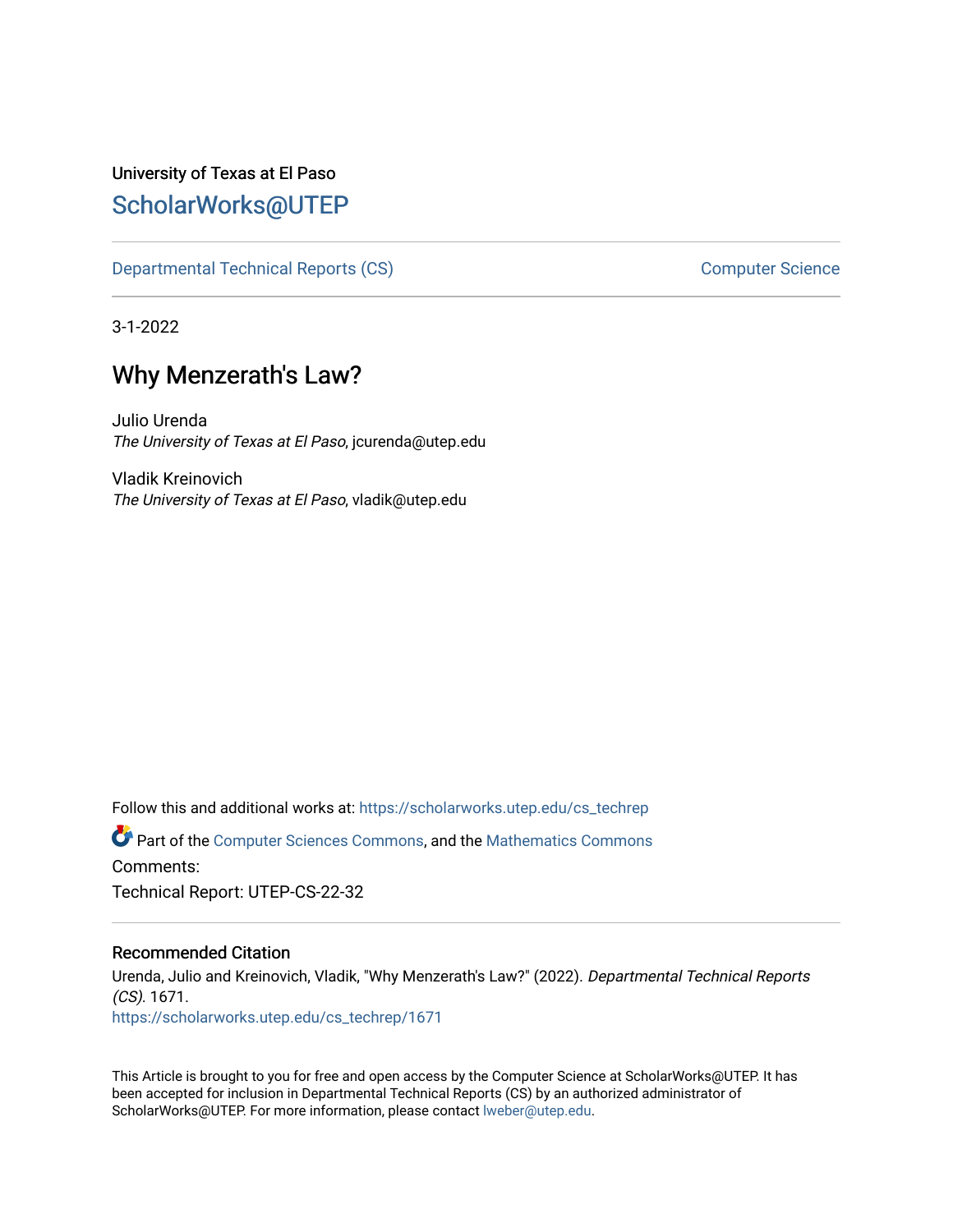### Why Menzerath's Law?

Julio Urenda and Vladik Kreinovich

Abstract In linguistics, there is a dependence between the length of the sentence and the average length of the word: the longer the sentence, the shorter the words. The corresponding empirical formula is known as the Menzerath's Law. A similar dependence can be observed in many other application areas, e.g., in the analysis of genomes. The fact that the same dependence is observed in many different application domains seems to indicate there should be a general domain-independent explanation for this law. In this paper, we show that indeed, this law can be derived from natural invariance requirements.

#### 1 Formulation of the Problem

Menzerath's law: a brief description. It is known that in linguistics, in general, the longer the sentence, the shorter its words. There is a formula – known as the Menzerath's Law – that describes the dependence between the average length  $x$  of the word and the length *y* of the corresponding sentence:  $y = a \cdot x^{-b} \cdot \exp(-s \cdot x)$ ; see, e.g., [2, 3, 5, 6, 7, 9].

To be more precise, the original formulation of this law described the dependence between the number *Y* of words in a sentence and the average length of the word:  $Y = a \cdot x^{-B} \cdot \exp(-s \cdot x)$ . However, taking into account that the average length *x* of the word is equal to *y*/*Y*, we thus conclude that  $y = x \cdot Y = a \cdot x^{-(B-1)} \cdot \exp(-s \cdot x)$ , i.e., that the relation between *y* and *x* has exactly the same form.

Julio Urenda

Deparments of Mathematical Sciences and Computer Science, University of Texas at El Paso 500 W. University, El Paso, TX 79968, USA, e-mail: jcurenda@utep.edu

Vladik Kreinovich

Department of Computer Science, University of Texas at El Paso

<sup>500</sup> W. University, El Paso, TX 79968, USA, e-mail: vladik@utep.edu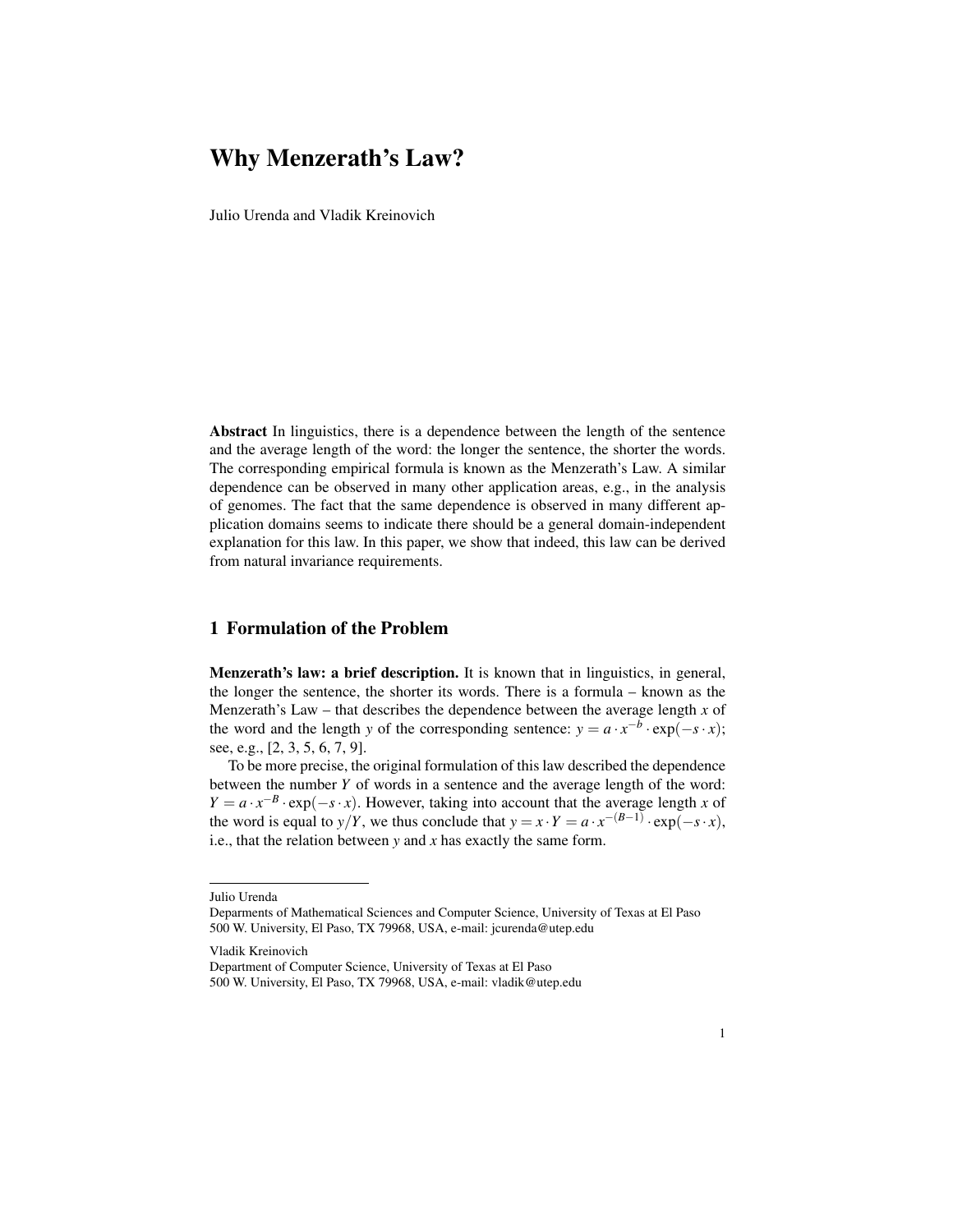Menzerath's law is ubiquitous. A similar dependence was found in many other application areas. For example, the same formula describes the dependence between the length of DNA and the lengths of genes forming this DNA; see, e.g., [4, 8].

Challenge. Since this law appears in many different application areas, there must be a generic explanation. The main objective of this paper is to provide such an explanation.

#### 2 Analysis of the Problem

There are different ways to describe length. We can describe the length of a word or a phrase by number of letters in it. We can describe this length by the number of bits or bytes needed to store this word in the computer. Alternatively, we can describe the word in an international phonetic alphabet, this usually makes its description longer. Some of these representations make the length larger, some smaller.

A good example is the possibility to describe the length in bits or in bytes. In this case, since 1 byte is 8 bits, the length of the word in bits is exactly 8 times longer than its length in bytes. In general, we can use different units for measuring length, and, on average, when you use a different unit, length *y* in the original unit becomes length  $x' = c \cdot x$  in the new units, where *c* is the ratio between the two units.

For the length of the word *x*, there is an additional possibility. For example, in many languages, the same meaning can be described in two ways" by a prefix or a postfix or by a preposition. For example, when Julio owns a book, we can say it is a book *of Julio*, or we can say that it *Julio's* book. Similarly, we can say that a function is *not linear* or that a function is *non-linear*. There are many cases like this. In all these examples, the first case, we have two words, while in the second case, we have one longer word, a word to which a "tail" of fixed length was added. So, if we perform the transformation from the first representation to the second one, then the average length of the meaningful words will increase by a constant  $x_0$ : the average length of such an addition (and the average length of words in general will decrease). In this case, the average length of the word changes from *x* to  $x' = x + x_0$ .

The relation between *x* and *y* should not depend on how we describe length. As we have mentioned, there are several different ways to describe both the length of the phrase *y* and the average length of the words *x*. There seems to be no reasons to conclude that some ways are preferable. It is therefore reasonable to require that the dependence  $y = f(x)$  should have the same form, no matter what representation we use: if we change the way we describe length *x*, the dependence between *x* and *y* should remain the same.

Of course, this does not mean that if we change from  $x$  to  $x'$ , we should have the same formula  $y = f(x')$ . For example, the dependence  $d = v \cdot t$  describing how the path depends on velocity  $\nu$  and time  $t$  does not change if we change the unit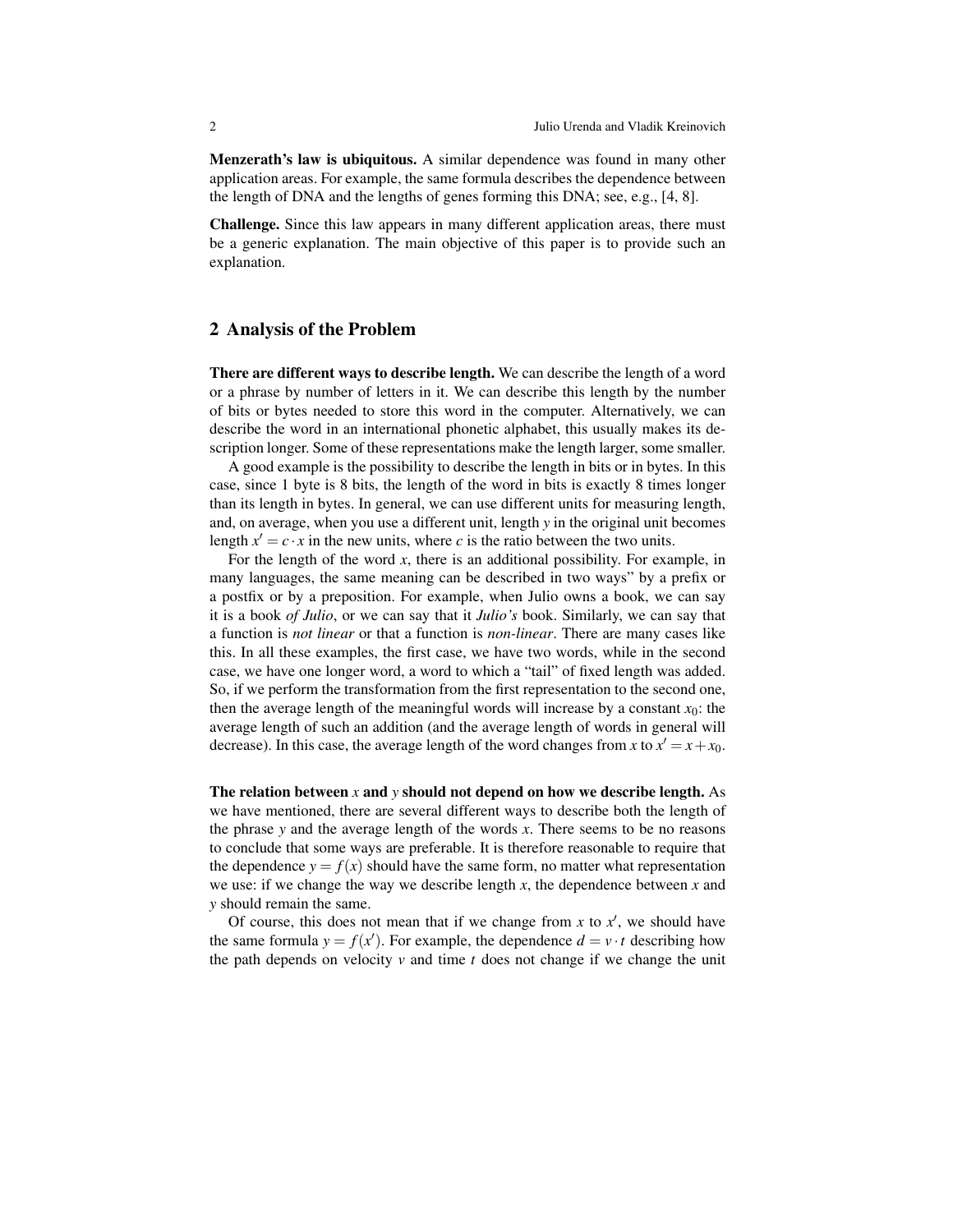Why Menzerath's Law? 3

of velocity, e.g., from km/h to miles per hour. However, for the formula to remain valid, we need to also change the unit of distance, from km to miles.

In general, invariance of the relation  $y = f(x)$  means that for each re-scaling  $x \mapsto x'$  of the input *x*, there should exist an appropriate re-scaling  $y \mapsto y'$  of the output *y* such that if we have  $y = f(x)$  in the original units, then we should have the exact same relation  $y' = f(x')$  in the new units.

Let us describe what this invariance requirement implies for the above two types of re-scaling.

**Invariance with respect to scaling**  $x \mapsto c \cdot x$ **.** For this re-scaling, invariance means that for every  $c > 0$ , there exists a value  $C(c)$  (depending on *c*) for which  $y = f(x)$ implies that  $y' = f(x')$ , where  $y' = C(c) \cdot y$  and  $x' = c \cdot x$ . Substituting the expressions for *x'* and *y'* into the formula  $y' = f(x')$ , we conclude that  $C(c) \cdot y = f(c \cdot x)$ . Since  $y = f(x)$ , we conclude that  $C(c) \cdot f(x) = f(c \cdot x)$ . It is known (see, e.g., [1]) that every measurable function (in particular, every definable function) that satisfies this functional equation has the form  $y = A \cdot x^p$  for some real numbers *A* and *p*.

**Invariance with respect to shift**  $x \mapsto x + x_0$ . For this re-scaling, invariance means that for every  $x_0$ , there exists a value  $C(x_0)$  (depending on  $x_0$ ) for which  $y = f(x)$ implies that  $y' = f(x')$ , where  $y' = C(x_0) \cdot y$  and  $x' = x + x_0$ . Substituting the expressions for *x*<sup>'</sup> and *y*<sup>'</sup> into the formula  $y' = f(x')$ , we conclude that  $C(x_0) \cdot y = f(x + x_0)$ . Since  $y = f(x)$ , we conclude that  $C(x_0) \cdot f(x) = f(x + x_0)$ . It is known (see, e.g., [1]) that every measurable function (in particular, every definable function) that satisfies this functional equation has the form  $y = D \cdot \exp(q \cdot x)$  for some real numbers *D* and *q*.

How can we combine these two results? We wanted to find the dependence  $y =$ *f*(*x*), but instead we found *two* different dependencies  $y_1(x) = A \cdot x^p$  and  $y_2(x) = A \cdot x^p$  $D \cdot \exp(q \cdot x)$ . We therefore need to combine these two dependencies, i.e., to come up with a combined dependency

$$
y(x) = F(y_1(x), y_2(x)).
$$

Which combination function  $F(y_1, y_2)$  should we choose? Since the quantity *y* is determined modulo scaling, it is reasonable to select a scale-invariant combination function, i.e., a function for which, for all possible pairs of values  $c_1 > 0$  and  $c_2 > 0$ , there exists a value  $C(c_1, c_2)$  for which  $y = F(y_1, y_2)$  implies that  $y' = F(y'_1, y'_2)$ , where  $y' = C(c_1, c_2) \cdot y$ ,  $y'_1 = c_1 \cdot y_1$ , and  $y'_2 = c_2 \cdot y_2$ .

Substituting the expressions for *y'*, *y'*<sub>1</sub>, and *y'*<sub>2</sub> into the formula  $y' = F(y'_1, y'_2)$ , we conclude that  $C(c_1, c_2) \cdot y = F(c_1 \cdot y_1, c_2 \cdot y_2)$ . Since  $y = F(y_1, y_2)$ , we conclude that  $C(c_1, c_2) \cdot F(y_1, y_2) = F(c_1 \cdot y_1, c_2 \cdot y_2)$ . It is known (see, e.g., [1]) that every measurable function (in particular, every definable function) that satisfies this functional equation has the form  $y = C \cdot y_1^{p_1} \cdot y_2^{p_2}$  for some real numbers *C*,  $p_1$ , and  $p_2$ .

Substituting  $y_1(x) = A \cdot x^p$  and  $y_2(x) = D \cdot \exp(q \cdot x)$  into this expression, we get

$$
y(x) = C \cdot (A \cdot x^p)^{p_1} \cdot (D \cdot \exp(q \cdot x))^{p_2} =
$$